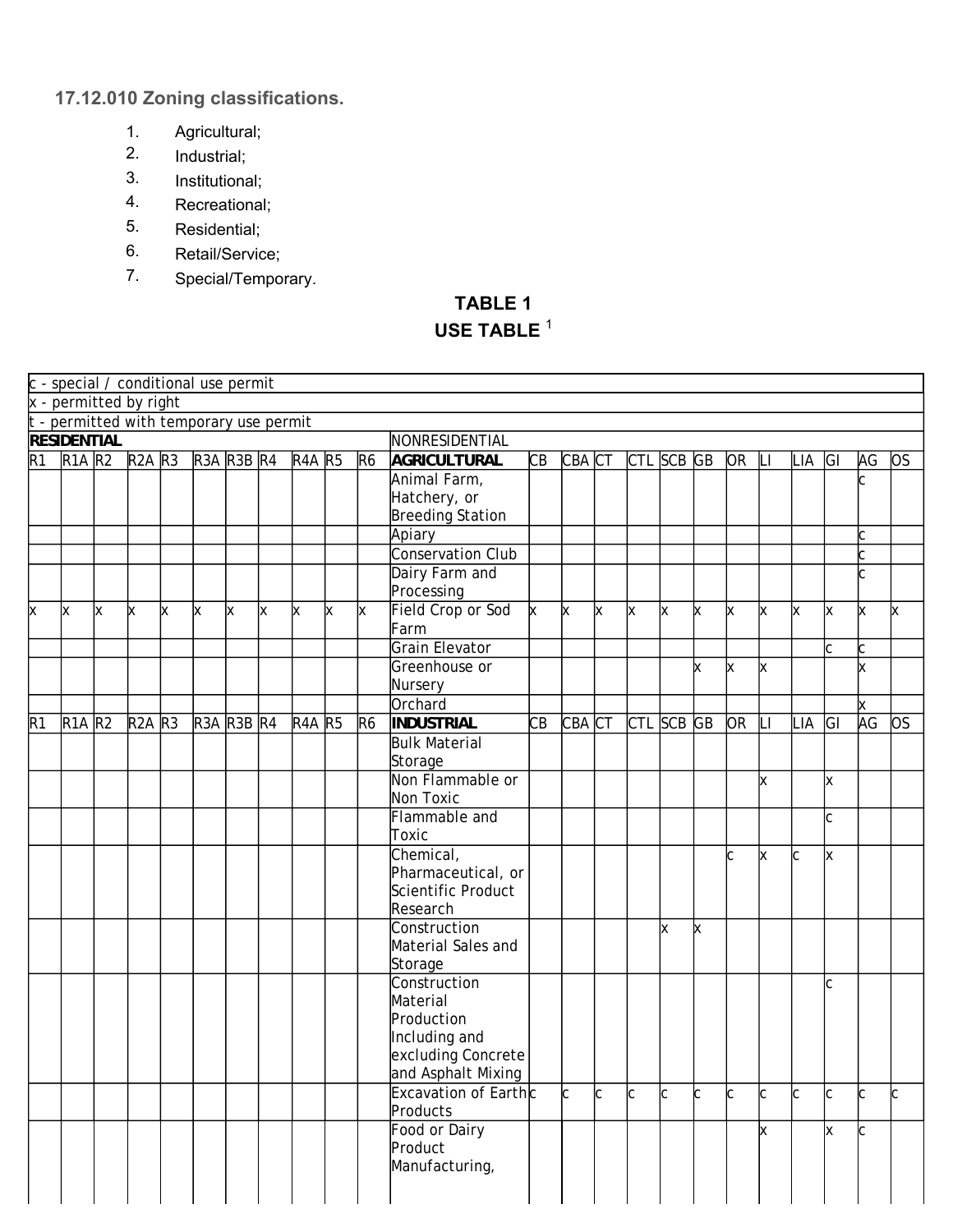|                   |                              |              |            |    |            |                         |              |                                |    |                | Processing or<br>Packaging                                                                                                           |              |        |   |              |              |   |           |   |                         |    |    |           |
|-------------------|------------------------------|--------------|------------|----|------------|-------------------------|--------------|--------------------------------|----|----------------|--------------------------------------------------------------------------------------------------------------------------------------|--------------|--------|---|--------------|--------------|---|-----------|---|-------------------------|----|----|-----------|
|                   |                              |              |            |    |            |                         |              |                                |    |                | Machine or Tool<br>and Die Shop                                                                                                      |              |        |   |              |              |   | C         | X | $\overline{\mathsf{C}}$ | X  |    |           |
|                   |                              |              |            |    |            |                         |              |                                |    |                | Ornamental Iron or<br>Sheet Metal Shop                                                                                               |              |        |   |              |              |   |           | x |                         | X  |    |           |
|                   |                              |              |            |    |            |                         |              |                                |    |                | Pilot Plant,<br>Industrial                                                                                                           |              |        |   |              |              |   | C         | X | C                       | X  |    |           |
|                   |                              |              |            |    |            |                         |              |                                |    |                | Plastics<br>Manufacturing                                                                                                            |              |        |   |              |              |   |           | X | C                       | X  |    |           |
|                   |                              |              |            |    |            |                         |              |                                |    |                | Self<br>Storage/Warehouse                                                                                                            |              |        |   |              |              | C |           | x |                         | x  |    |           |
|                   |                              |              |            |    |            |                         |              |                                |    |                | or Wholesaling,<br>Enclosed                                                                                                          |              |        |   |              |              |   |           |   |                         |    |    |           |
|                   |                              |              |            |    |            |                         |              |                                |    |                | <b>Welding Shop</b>                                                                                                                  |              | C      |   |              |              | X | X         | X | X                       | X  |    |           |
|                   |                              |              |            |    |            |                         |              |                                |    |                | Any Other                                                                                                                            |              |        |   |              |              |   |           |   | C                       |    |    |           |
|                   |                              |              |            |    |            |                         |              |                                |    |                | Industrial                                                                                                                           |              |        |   |              |              |   |           |   |                         |    |    |           |
|                   |                              |              |            |    |            |                         |              |                                |    |                | Research,                                                                                                                            |              |        |   |              |              |   |           |   |                         |    |    |           |
|                   |                              |              |            |    |            |                         |              |                                |    |                | Production,                                                                                                                          |              |        |   |              |              |   |           |   |                         |    |    |           |
|                   |                              |              |            |    |            |                         |              |                                |    |                | <b>Processing Uses</b>                                                                                                               |              |        |   |              |              |   |           |   |                         |    |    |           |
|                   | 17.20.020H.12. of this Code. |              |            |    |            |                         |              |                                |    |                | Note $^1$ For any use identified in this table involving outdoor storage or display of construction or bulk materials, see paragraph |              |        |   |              |              |   |           |   |                         |    |    |           |
| R1                | $R1A$ $R2$                   |              | $R2A$ $R3$ |    | R3A R3B R4 |                         |              | R <sub>4</sub> A <sub>R5</sub> |    | R <sub>6</sub> | INSTITUTIONAL                                                                                                                        | CB           | CBA CT |   | CTL SCB GB   |              |   | <b>OR</b> | Ш | LIA                     | GI | AG | <b>OS</b> |
|                   |                              |              |            |    |            |                         |              |                                |    |                | Aquarium                                                                                                                             |              |        |   |              |              |   |           |   |                         |    |    |           |
| X                 | X                            | X            | X          | X  | X          | X                       | X            | $\times$                       | X  | X              | Arboretum or<br><b>Botanical Garden</b>                                                                                              | $\mathsf{x}$ | X      | X | $\mathsf{x}$ | X            | X | X         | X | X                       | X  | X  | X         |
| X                 | X                            | X            | X          | X  | X          | X                       | X            | X                              | X  | X              | Cemetery                                                                                                                             |              |        |   |              |              |   |           |   |                         |    |    |           |
| x                 | X                            | X            | X          | X  | X          | $\overline{\mathsf{x}}$ | x            | X                              | X  | $\mathsf{x}$   | Church or Other                                                                                                                      | X            | X      | X |              | X            | X |           |   |                         |    |    |           |
| C                 | C                            | C            | C          | C  | C          | C                       | $\mathsf{C}$ |                                |    |                | Place of Worship<br>Other Church-<br><b>Related Uses</b>                                                                             |              |        | C |              | $\mathsf{C}$ | c |           |   |                         |    |    |           |
|                   |                              |              |            |    |            |                         |              |                                |    |                | Commercial or                                                                                                                        | C.           | C      |   |              | x            | X |           |   |                         |    |    |           |
|                   |                              |              |            |    |            |                         |              |                                |    |                | Trade School or                                                                                                                      |              |        |   |              |              |   |           |   |                         |    |    |           |
|                   |                              |              |            |    |            |                         |              |                                |    |                | School for                                                                                                                           |              |        |   |              |              |   |           |   |                         |    |    |           |
|                   |                              |              |            |    |            |                         |              |                                |    |                | Specialized<br>Training                                                                                                              |              |        |   |              |              |   |           |   |                         |    |    |           |
|                   |                              | Χ            | X          | X  | X          | X                       | X            | X                              | X  | X              | Community Center x                                                                                                                   |              | X      | X |              | X            | X |           |   |                         |    |    |           |
| X                 | X                            | X            | x          | х  | X          | х                       | x            | x                              | х  | x              | Convent and                                                                                                                          |              |        |   |              |              |   |           |   |                         |    | х  |           |
|                   |                              |              |            |    |            |                         |              |                                |    |                | Monastery                                                                                                                            |              |        |   |              |              |   |           |   |                         |    |    |           |
| $\mathsf{c}$      | C                            | C            | C.         | C  | C          | C                       | C            | C                              | C  | C              | Hospital                                                                                                                             |              |        |   |              |              | X |           |   |                         |    |    |           |
| C                 | Ċ                            | $\mathsf{C}$ | C.         | C. | C          | C                       | $\mathsf{C}$ | C.                             | C. | C              | Library                                                                                                                              | X            | X      |   |              | X            | X |           |   |                         |    |    |           |
|                   |                              |              |            |    |            |                         |              |                                |    |                | Medical Lab or                                                                                                                       | x            | x      | X | x            | X            | X |           | x |                         |    |    |           |
|                   | C                            | C            | C          | Ċ  | C          | C                       | C            | C                              | C  | C              | Clinic<br>Museum                                                                                                                     | x            | X      | X | $\mathsf{x}$ | X            |   |           |   |                         |    |    |           |
| $\mathsf{C}$<br>C |                              | C            |            |    |            | C                       | X            | C.                             | X  | X              | Nursery School or                                                                                                                    | <b>x</b>     | X      | Ċ |              | $\times$     | x |           |   |                         |    |    |           |
|                   |                              |              |            |    |            |                         |              |                                |    |                | Other Child Care<br>Facility                                                                                                         |              |        |   |              |              |   |           |   |                         |    |    |           |
| C                 | C.                           | C            |            | C  | C          | C                       | Ιx           | C                              | X  | X              | Nursing or                                                                                                                           | x            |        | Ċ |              |              |   |           |   |                         |    |    |           |
|                   |                              |              |            |    |            |                         |              |                                |    |                | Convalescent<br>Home                                                                                                                 |              |        |   |              |              |   |           |   |                         |    |    |           |
|                   |                              |              |            |    |            |                         |              |                                |    |                | Personal Training                                                                                                                    |              |        |   |              |              |   | X         | x |                         |    |    |           |
|                   |                              |              |            |    |            |                         |              |                                |    |                | Center including                                                                                                                     |              |        |   |              |              |   |           |   |                         |    |    |           |
|                   |                              |              |            |    |            |                         |              |                                |    |                | Dormitory                                                                                                                            |              |        |   |              |              |   |           |   |                         |    |    |           |
|                   |                              |              |            |    |            |                         |              |                                |    |                | Post Office,<br>Government Office                                                                                                    | x            | x      |   |              | X            | x |           |   |                         |    |    | C         |
| x                 | Х                            | X            | x          | x  | X          | X                       | X            | X                              | X  | X              | Public Open Land,<br>Refuge or Preserve                                                                                              |              |        |   |              |              |   |           |   |                         |    |    | x         |
|                   |                              |              |            |    |            |                         |              |                                |    |                | Religious Retreat                                                                                                                    |              |        |   |              |              |   |           |   |                         |    | X  |           |
| C                 | C.                           | C            | IC.        | C  | Ċ          | C                       | Ċ            | C                              | C  | C              | School for the                                                                                                                       |              |        |   |              |              |   |           |   |                         |    |    |           |
|                   |                              |              |            |    |            |                         |              |                                |    |                | Mentally Disturbed,                                                                                                                  |              |        |   |              |              |   |           |   |                         |    |    |           |
|                   |                              |              |            |    |            |                         |              |                                |    |                | Retarded, or                                                                                                                         |              |        |   |              |              |   |           |   |                         |    |    |           |
|                   |                              |              |            |    |            |                         |              |                                |    |                | Handicapped                                                                                                                          |              |        |   |              |              |   |           |   |                         |    |    |           |
| X                 | X                            | X            | x          | X  | X          | X                       | X            | X                              | X  | X              |                                                                                                                                      | X            | x      |   |              | X            | X | x         |   |                         |    | x  | x         |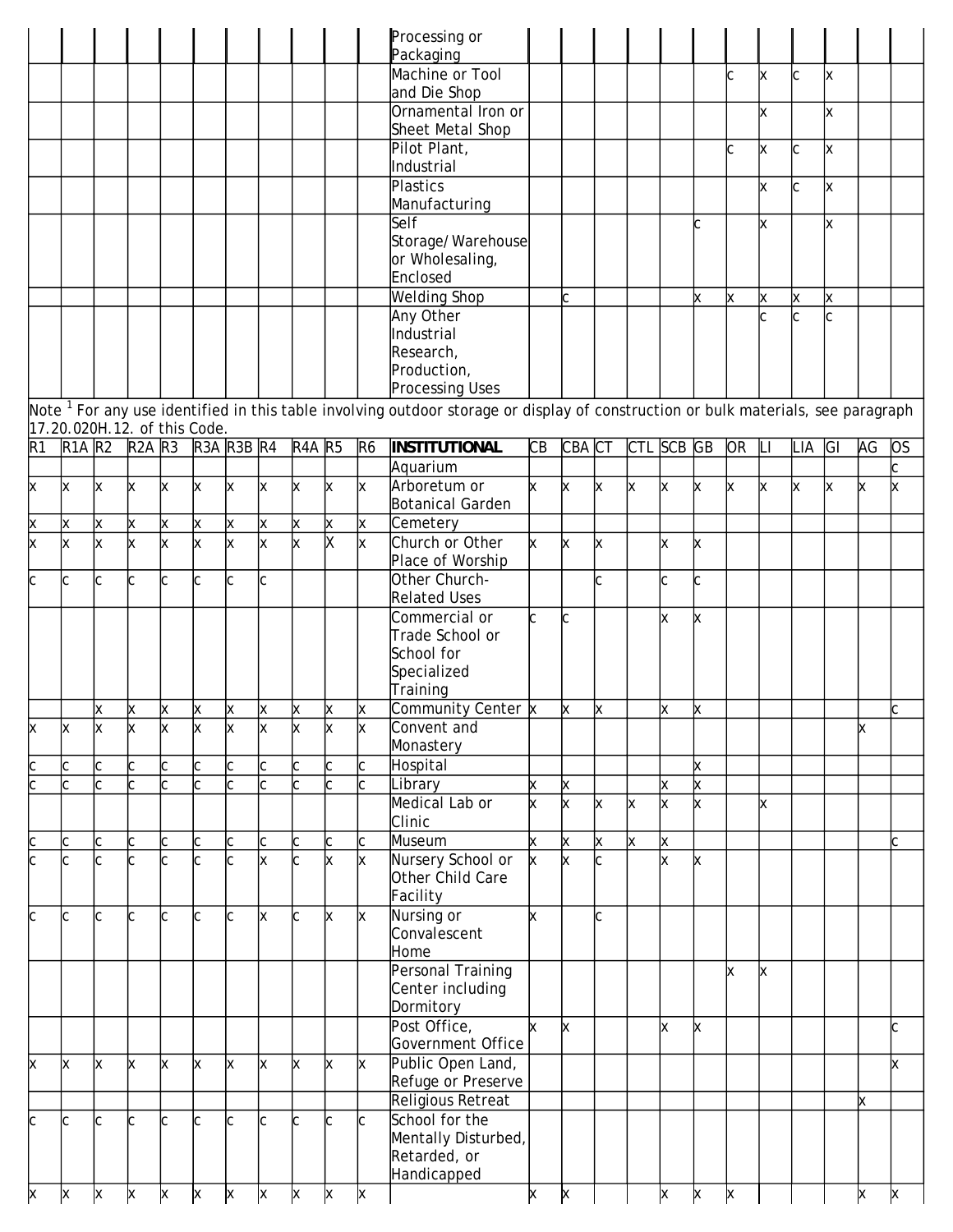|                      |               |   |               |                         |            |                         |    |               |   |                | Schools,<br>University,<br>College, Seminary,<br>High, Junior High |              |        |          |            |        |        |           |    |              |                   |    |               |
|----------------------|---------------|---|---------------|-------------------------|------------|-------------------------|----|---------------|---|----------------|--------------------------------------------------------------------|--------------|--------|----------|------------|--------|--------|-----------|----|--------------|-------------------|----|---------------|
|                      |               |   |               |                         |            |                         |    |               |   |                | and Elementary<br>Solid Waste                                      |              |        |          |            |        |        |           |    |              | C                 |    |               |
|                      |               |   |               |                         |            |                         |    |               |   |                | Disposal Site                                                      |              |        |          |            |        |        |           |    |              |                   |    |               |
|                      |               |   |               |                         |            |                         |    |               |   |                | Training Center,                                                   |              |        |          |            |        |        | C         | c  | C            | C                 | c  |               |
| R <sub>1</sub>       | <b>R1A R2</b> |   | <b>R2A R3</b> |                         | R3A R3B R4 |                         |    | <b>R4A R5</b> |   | R <sub>6</sub> | <b>Armed Forces</b><br><b>RECREATIONAL</b>                         | CB           | CBA CT |          | CTL SCB GB |        |        | <b>OR</b> |    | $L$ IA $ G $ |                   | AG | <b>OS</b>     |
|                      |               |   |               |                         |            |                         |    |               |   |                | Amusement Park                                                     |              |        |          |            | IС     | C      |           |    |              |                   |    |               |
|                      |               |   |               |                         |            |                         |    |               |   |                | and Center<br>Archery Range                                        |              |        |          |            | Іс     |        |           |    |              |                   |    |               |
|                      |               |   |               |                         |            |                         |    |               |   |                | <b>Band Shell</b>                                                  |              |        |          |            |        |        |           |    |              |                   | Ċ. | C             |
|                      |               |   |               |                         |            |                         |    |               |   |                | <b>Bowling Alley</b>                                               | X            | Χ      |          |            | x      | x      |           |    |              |                   |    |               |
|                      |               |   |               |                         |            |                         |    |               |   |                | Camp, Day or                                                       |              |        |          |            |        |        |           |    |              |                   | x  | X             |
|                      |               |   |               |                         |            |                         |    |               |   |                | Youth<br>Carnival or Circus                                        |              |        | lt.      |            | It     |        | ł.        | It |              |                   |    |               |
|                      |               |   |               |                         |            |                         |    |               |   |                | Club Indoor                                                        | <sub>C</sub> |        |          |            | C      |        |           |    |              |                   |    |               |
|                      |               |   |               |                         |            |                         |    |               |   |                | Club Outdoor                                                       |              |        |          |            | C      |        |           |    |              |                   |    |               |
|                      |               |   |               |                         |            |                         |    |               |   |                | Dance Club                                                         |              |        |          |            | c      |        |           |    |              |                   |    |               |
|                      |               |   |               |                         |            |                         |    |               |   |                | Fairground and<br><b>Exposition Grounds</b>                        |              |        |          |            | C      | Ċ.     |           |    |              |                   | C  |               |
|                      |               |   |               |                         |            |                         |    |               |   |                | Game Room                                                          |              |        |          |            | x      | x      |           |    |              |                   |    |               |
|                      |               |   |               |                         |            |                         |    |               |   |                | Go Cart Track                                                      |              |        |          |            |        |        |           |    |              |                   |    |               |
| X                    | X             | X | х             | x                       | x          | X                       | X. | x             | X | X              | Golf Course                                                        |              |        |          |            |        | x      |           |    |              |                   |    |               |
|                      |               |   |               |                         |            |                         |    |               |   |                | <b>Golf Driving Range</b>                                          |              |        |          |            |        |        |           |    |              |                   |    |               |
|                      |               |   |               |                         |            |                         |    |               |   |                | Health Club or Gymx<br>Miniature Golf                              |              | x      |          |            | x      | X      |           |    |              |                   |    |               |
|                      |               |   |               |                         |            |                         |    |               |   |                | Park, Commercial                                                   |              |        |          |            |        |        |           |    |              |                   |    |               |
| X                    | х             | x | х             | Χ                       | X          | X                       | X  | X             | X | x              | Park, Public                                                       | C            | C      | C        | C          | C      | C      | C         | C  | C            | C                 |    | С             |
| $\times$<br>$\times$ | X             | X | X             | $\overline{\mathsf{x}}$ | x          | X                       | X  | x             | x | X              | Playground                                                         | x            | X      | $\times$ | x          | X      | X.     |           |    |              |                   | X  | χ<br>$\times$ |
|                      | x             | x | x             | x                       | x          | $\overline{\mathsf{x}}$ | x  | x             | x | x              | Recreational<br>Facility (i.e. Ball<br>Field, Picnic               |              |        |          |            |        |        |           |    |              |                   | x  |               |
|                      |               |   |               |                         |            |                         |    |               |   |                | Shelters, etc.)<br>Skating Rink, Ice or                            |              |        |          |            | X      | x      |           |    |              |                   | C  | C             |
|                      |               |   |               |                         |            |                         |    |               |   |                | Roller                                                             |              |        |          |            |        |        |           |    |              |                   |    |               |
|                      |               |   |               |                         |            |                         |    |               |   |                | Sports Arena<br><b>Sports Training</b>                             |              |        |          |            | C<br>c | С<br>c |           | C  | C<br>C       | С<br>$\mathsf{C}$ |    | Ċ             |
|                      |               |   |               |                         |            |                         |    |               |   |                | Facility                                                           |              |        |          |            |        |        |           |    |              |                   | C  |               |
|                      |               |   |               |                         |            |                         |    |               |   |                | Stable,<br>Commercial of                                           |              |        |          |            |        |        |           |    |              |                   | C  | C             |
|                      |               |   |               |                         |            |                         |    |               |   |                | Private                                                            |              |        |          |            |        |        |           |    |              |                   |    |               |
| R1                   | <b>R1A</b> R2 |   | <b>R2A R3</b> |                         | R3A R3B R4 |                         |    | <b>R4A R5</b> |   | R <sub>6</sub> | <b>RESIDENTIAL</b>                                                 | CВ           | CBA CT |          | CTL SCB GB |        |        | <b>OR</b> |    | LIA          | GI                | AG | <b>OS</b>     |
|                      |               |   |               |                         |            |                         | lх |               | X | $\mathsf{x}$   | Apartment House<br>Apartments as                                   | x            | x      | x        | X          |        |        |           |    |              |                   |    |               |
|                      |               |   |               |                         |            |                         |    |               |   |                | Accessory Uses in<br><b>Business Buildings</b>                     |              |        |          |            |        |        |           |    |              |                   |    |               |
|                      |               |   |               |                         |            |                         |    |               |   |                | but not on the<br><b>Ground Floor</b>                              |              |        |          |            |        |        |           |    |              |                   |    |               |
| C                    | C             | C |               | C                       | C          | C                       | C  | C             | C | C              | Congregate                                                         |              |        | C        | C          |        |        |           |    |              |                   |    |               |
|                      |               |   |               |                         |            |                         |    |               |   |                | Housing                                                            |              |        |          |            |        |        |           |    |              |                   |    |               |
| X                    | X             | X | х             | X                       | x          | X                       | X  | X             | x | X              | Group Family<br>Household                                          |              |        | x        | X          |        |        |           |    |              |                   |    |               |
| C                    | C             | C |               | Ć                       | C          | C                       | C  |               | C | C<br>C         | Mobile Home Park<br>Senior Citizen                                 |              | C      | C        | C          | C      | C      | C         | C  | C            | C                 | C  | Ċ             |
| X                    | X             | X | x             | X                       | x          | X                       | X  | X             | X | X              | Facility<br>Single-Family                                          |              |        | X        | x          |        |        |           |    |              |                   |    |               |
|                      |               |   |               |                         |            |                         |    |               |   |                | Dwelling                                                           |              |        |          |            |        |        |           |    |              |                   |    |               |
|                      |               |   |               |                         |            |                         | X  | X             | x | X              | Two-Family<br>Dwelling                                             |              |        | X        |            |        |        |           |    |              |                   |    |               |
|                      |               |   |               |                         |            |                         |    |               |   |                |                                                                    |              |        |          |            |        |        |           |    |              |                   |    |               |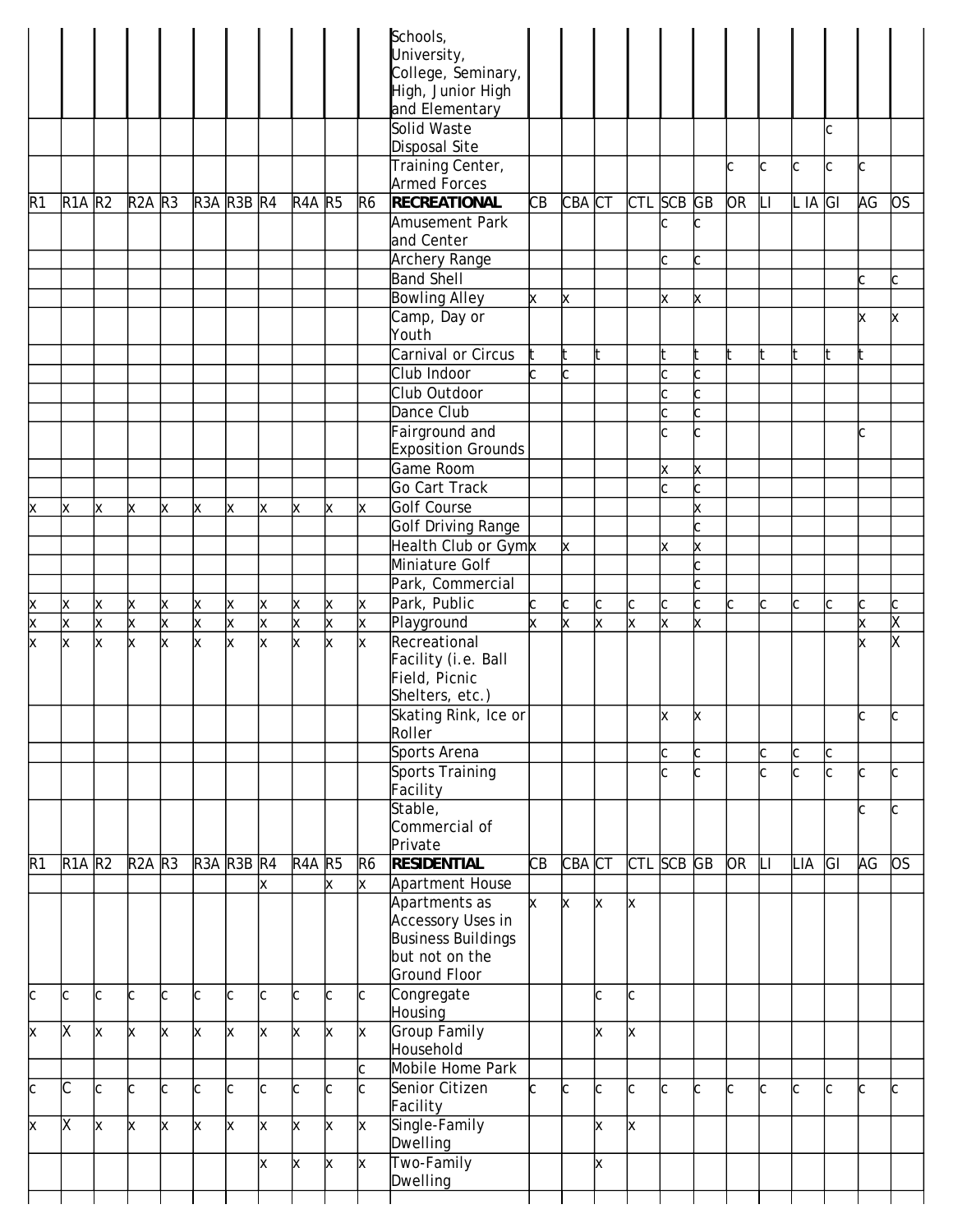| R1 |  |  |  |  |  | R1A R2 R2A R3 R3A R3B R4 R4A R5 R6 RETAIL/SERVICE |          |                         |              | CB CBACT CTL SCB GB OR LI LIA GI |              |        |   |   |    |              | AG OS |  |
|----|--|--|--|--|--|---------------------------------------------------|----------|-------------------------|--------------|----------------------------------|--------------|--------|---|---|----|--------------|-------|--|
|    |  |  |  |  |  | Agricultural                                      |          |                         |              |                                  | x            |        |   |   |    |              |       |  |
|    |  |  |  |  |  | Implement, Sales                                  |          |                         |              |                                  |              |        |   |   |    |              |       |  |
|    |  |  |  |  |  | and Service                                       |          |                         |              |                                  |              |        |   |   |    |              |       |  |
|    |  |  |  |  |  | Apparel Store                                     | X        | $\times$                |              |                                  | X            | x      |   |   |    |              |       |  |
|    |  |  |  |  |  | Appliance Sales                                   | X        | $\times$                | X            |                                  |              | x      | X |   |    |              |       |  |
|    |  |  |  |  |  | and Service<br>Automobile or                      |          |                         |              |                                  |              |        |   |   |    |              |       |  |
|    |  |  |  |  |  | Motorcycle Sales,                                 |          |                         |              |                                  | x            | X      |   |   |    |              |       |  |
|    |  |  |  |  |  | Supply and Service                                |          |                         |              |                                  |              |        |   |   |    |              |       |  |
|    |  |  |  |  |  | (not including gas                                |          |                         |              |                                  |              |        |   |   |    |              |       |  |
|    |  |  |  |  |  | station)                                          |          |                         |              |                                  |              |        |   |   |    |              |       |  |
|    |  |  |  |  |  | Auto Storage and                                  |          |                         |              |                                  |              |        |   | C |    | $\mathsf{C}$ |       |  |
|    |  |  |  |  |  | Salvage Yard                                      |          |                         |              |                                  |              |        |   |   |    |              |       |  |
|    |  |  |  |  |  | Automobile                                        |          |                         |              |                                  | $\mathsf{C}$ | C      |   |   |    |              |       |  |
|    |  |  |  |  |  | Washing                                           |          |                         |              |                                  |              |        |   |   |    |              |       |  |
|    |  |  |  |  |  | Barber or Beauty                                  | <b>x</b> | X                       | X            | X                                | X            | X      |   |   |    |              |       |  |
|    |  |  |  |  |  | Shop                                              |          |                         |              |                                  |              |        |   |   |    |              |       |  |
|    |  |  |  |  |  | Beverage                                          |          |                         |              |                                  |              |        |   | X |    | X            |       |  |
|    |  |  |  |  |  | Distributor,                                      |          |                         |              |                                  |              |        |   |   |    |              |       |  |
|    |  |  |  |  |  | Wholesale                                         |          |                         |              |                                  |              |        |   |   |    |              |       |  |
|    |  |  |  |  |  | <b>Billiard Parlor</b>                            | X        | X                       |              |                                  | X            | X      |   |   |    |              |       |  |
|    |  |  |  |  |  | Boat Sales,                                       |          |                         |              |                                  | X            |        |   |   |    |              |       |  |
|    |  |  |  |  |  | Storage, Inside<br>Repair, Rental                 |          |                         |              |                                  |              |        |   |   |    |              |       |  |
|    |  |  |  |  |  | Department Store                                  |          | X                       |              |                                  | x            |        |   |   |    |              |       |  |
|    |  |  |  |  |  | Drug Store                                        |          |                         |              |                                  | X            | X<br>X |   |   |    |              |       |  |
|    |  |  |  |  |  | Equipment Rental,                                 |          | X                       |              |                                  | C            |        |   | C | Іс |              |       |  |
|    |  |  |  |  |  | Indoor with                                       |          |                         |              |                                  |              |        |   |   |    |              |       |  |
|    |  |  |  |  |  | Outdoor Storage                                   |          |                         |              |                                  |              |        |   |   |    |              |       |  |
|    |  |  |  |  |  | Equipment Rental,                                 |          |                         |              |                                  | x            | X      |   | X | X  |              |       |  |
|    |  |  |  |  |  | Indoor                                            |          |                         |              |                                  |              |        |   |   |    |              |       |  |
|    |  |  |  |  |  | <b>Exterminating or</b>                           |          |                         |              |                                  |              | x      |   | X |    | X            |       |  |
|    |  |  |  |  |  | Fumigation                                        |          |                         |              |                                  |              |        |   |   |    |              |       |  |
|    |  |  |  |  |  | Financial                                         | x        | X                       |              |                                  | X            | X      |   |   |    |              |       |  |
|    |  |  |  |  |  | Institution Services                              |          |                         |              |                                  |              |        |   |   |    |              |       |  |
|    |  |  |  |  |  | Financial                                         | C.       | C                       |              |                                  | x            | X      |   |   |    |              |       |  |
|    |  |  |  |  |  | Institution Services                              |          |                         |              |                                  |              |        |   |   |    |              |       |  |
|    |  |  |  |  |  | w/Drive-Thru                                      |          |                         |              |                                  |              |        |   |   |    |              |       |  |
|    |  |  |  |  |  | <b>Fish or Meat</b>                               | x        | X                       |              |                                  | x            | x      |   |   |    |              |       |  |
|    |  |  |  |  |  | Market, Retail                                    |          |                         |              |                                  |              |        |   |   |    |              |       |  |
|    |  |  |  |  |  | Funeral Home <sup>1</sup>                         |          |                         |              |                                  | x            | X      |   |   |    |              |       |  |
|    |  |  |  |  |  | Furniture Sales                                   | ×.       | X                       |              |                                  | X            | x      |   |   |    |              |       |  |
|    |  |  |  |  |  | Gas Station                                       |          |                         |              |                                  | C            | C.     |   |   |    |              |       |  |
|    |  |  |  |  |  | Grocery or Food                                   | x        | X                       |              |                                  | x            | x      |   |   |    |              |       |  |
|    |  |  |  |  |  | Store<br>Hardware Store                           |          |                         |              |                                  |              |        |   |   |    |              |       |  |
|    |  |  |  |  |  |                                                   | X        | X                       |              |                                  | X            | X      |   |   |    |              |       |  |
|    |  |  |  |  |  | Hotel/Motel                                       | X        | X                       |              |                                  | X            | x      |   |   |    |              |       |  |
|    |  |  |  |  |  | Laundromat                                        | x        | X<br>x                  |              |                                  | X<br>x       | x      |   |   |    |              |       |  |
|    |  |  |  |  |  | Liquor Store<br>Monuments, Retail                 |          |                         |              |                                  |              | x<br>x |   |   |    |              |       |  |
|    |  |  |  |  |  | Motion Picture                                    | C.       | C                       |              |                                  | C            |        |   |   |    |              |       |  |
|    |  |  |  |  |  | Theater                                           |          |                         |              |                                  |              |        |   |   |    |              |       |  |
|    |  |  |  |  |  | Professional Office x                             |          | $\overline{\mathsf{x}}$ | $\mathsf{x}$ | X                                | x            | x      | X |   |    |              |       |  |
|    |  |  |  |  |  | (i.e. Accountant,                                 |          |                         |              |                                  |              |        |   |   |    |              |       |  |
|    |  |  |  |  |  | Attorney, Doctor,                                 |          |                         |              |                                  |              |        |   |   |    |              |       |  |
|    |  |  |  |  |  | Insurance, etc.)                                  |          |                         |              |                                  |              |        |   |   |    |              |       |  |
|    |  |  |  |  |  | Restaurant,                                       | X.       | <b>x</b>                | lx.          |                                  | x            | x      | x |   |    |              |       |  |
|    |  |  |  |  |  | Nondrive-In                                       |          |                         |              |                                  |              |        |   |   |    |              |       |  |
|    |  |  |  |  |  | Restaurant, Fast                                  |          |                         |              |                                  | c            | r.     |   |   |    |              |       |  |
|    |  |  |  |  |  | Food                                              |          |                         |              |                                  |              |        |   |   |    |              |       |  |
|    |  |  |  |  |  | Sign Shop                                         |          |                         |              |                                  | X            |        |   |   |    |              |       |  |
|    |  |  |  |  |  |                                                   |          |                         |              |                                  |              |        |   |   |    |              |       |  |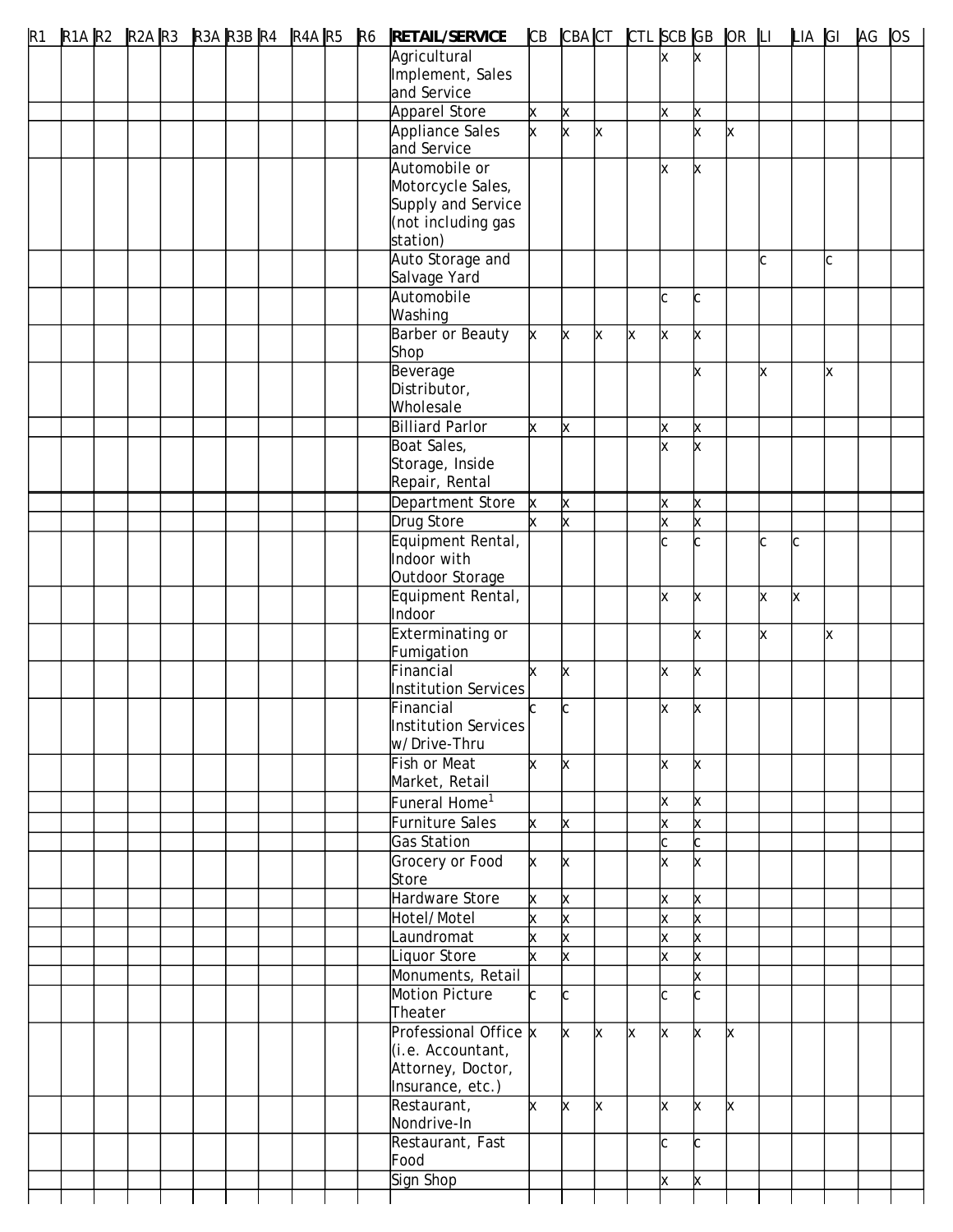|     |                                 |   |               |     |            |                                                                                                |              |               |                                                                                        |                | Tavern, Nightclub x                   |    | ×        |                         |                         | x            | х        |           |              |     |    |    |           |
|-----|---------------------------------|---|---------------|-----|------------|------------------------------------------------------------------------------------------------|--------------|---------------|----------------------------------------------------------------------------------------|----------------|---------------------------------------|----|----------|-------------------------|-------------------------|--------------|----------|-----------|--------------|-----|----|----|-----------|
|     |                                 |   |               |     |            |                                                                                                |              |               |                                                                                        |                | Veterinary Clinic                     | X  | $\times$ | X                       | X                       | X            | $\times$ |           |              |     |    |    |           |
|     |                                 |   |               |     |            |                                                                                                |              |               |                                                                                        |                | All Other Retail                      | k  | X        | $\overline{\mathsf{c}}$ | $\overline{\mathsf{c}}$ | $\times$     | x        |           |              |     |    |    |           |
|     |                                 |   |               |     |            |                                                                                                |              |               |                                                                                        |                | <b>Uses Not Presently</b>             |    |          |                         |                         |              |          |           |              |     |    |    |           |
|     |                                 |   |               |     |            |                                                                                                |              |               |                                                                                        |                | Included                              |    |          |                         |                         |              |          |           |              |     |    |    |           |
| R1  | R <sub>1</sub> A R <sub>2</sub> |   | <b>R2A R3</b> |     | R3A R3B R4 |                                                                                                |              | <b>R4A R5</b> |                                                                                        | R <sub>6</sub> | SPECIAL/                              | CB | CBA CT   |                         | CTL SCB GB              |              |          | <b>OR</b> | $\mathsf{L}$ | LIA | GI | AG | <b>OS</b> |
|     |                                 |   |               |     |            |                                                                                                |              |               |                                                                                        |                | <b>TEMPORARY</b>                      |    |          |                         |                         |              |          |           |              |     |    |    |           |
|     |                                 |   |               |     |            |                                                                                                |              |               |                                                                                        |                | Airport or Heliport                   |    |          |                         |                         |              | Ċ        | C         | C            |     | C. | C  |           |
|     |                                 |   |               |     |            | lt.                                                                                            | lt.          |               | It.                                                                                    | lt.            | Amphitheater<br>Christmas Tree        |    |          | t                       |                         |              |          |           |              |     |    |    |           |
| It. |                                 | t |               |     |            |                                                                                                |              |               |                                                                                        |                | Sales                                 |    | lt.      |                         |                         | lt           |          |           |              | It  |    |    |           |
| lt. | lt.                             | t | lt.           | t   |            | lt.                                                                                            | $\mathsf{t}$ | t             | $\mathsf{t}$                                                                           | t              | Contractor's                          |    | t        | It                      |                         | It           |          |           |              | t   |    |    |           |
|     |                                 |   |               |     |            |                                                                                                |              |               |                                                                                        |                | Project Office                        |    |          |                         |                         |              |          |           |              |     |    |    |           |
|     |                                 |   |               |     |            |                                                                                                |              |               |                                                                                        |                | Hatchery, Fish or                     |    |          |                         |                         |              |          |           |              |     |    | C  |           |
|     |                                 |   |               |     |            |                                                                                                |              |               |                                                                                        |                | Chicken                               |    |          |                         |                         |              |          |           |              |     |    |    |           |
|     |                                 |   |               |     |            |                                                                                                |              |               |                                                                                        |                | Military Camp                         |    |          |                         |                         |              |          |           |              |     |    |    |           |
|     |                                 |   |               |     |            |                                                                                                |              |               |                                                                                        |                | Mixed-Use                             |    |          |                         |                         |              |          |           |              |     |    |    |           |
|     |                                 |   |               |     |            |                                                                                                |              |               |                                                                                        |                | Development on a                      |    |          |                         |                         |              |          |           |              |     |    |    |           |
|     |                                 |   |               |     |            |                                                                                                |              |               |                                                                                        |                | Lot Containing 50                     |    |          |                         |                         |              |          |           |              |     |    |    |           |
|     |                                 |   |               |     |            |                                                                                                |              |               |                                                                                        |                | or More Acres,<br>Pursuant to a       |    |          |                         |                         |              |          |           |              |     |    |    |           |
|     |                                 |   |               |     |            |                                                                                                |              |               |                                                                                        |                | Planned Unit                          |    |          |                         |                         |              |          |           |              |     |    |    |           |
|     |                                 |   |               |     |            |                                                                                                |              |               |                                                                                        |                | Development.                          |    |          |                         |                         |              |          |           |              |     |    |    |           |
|     |                                 |   |               |     |            |                                                                                                |              |               |                                                                                        |                | Outdoor Clothing                      |    |          |                         |                         | lt           |          |           |              | It  |    |    |           |
|     |                                 |   |               |     |            |                                                                                                |              |               |                                                                                        |                | Drop Off Stations                     |    |          |                         |                         |              |          |           |              |     |    |    |           |
| It  |                                 | t |               |     |            | t                                                                                              | lt           |               | lt                                                                                     | lt.            | Outdoor Storage                       |    | lt.      | t                       |                         | It           |          |           |              | t   |    |    |           |
|     |                                 |   |               |     |            |                                                                                                |              |               |                                                                                        |                | Containers                            |    |          |                         |                         |              |          |           |              |     |    |    |           |
| C   |                                 | C |               | C   | Іс         | C                                                                                              | C            | C             | C                                                                                      | C              | Personal Wireless                     |    | C        | C                       | C                       | $\mathsf{C}$ | C        | Ċ         |              | C   | C  |    |           |
|     |                                 |   |               |     |            |                                                                                                |              |               |                                                                                        |                | Services <sup>2</sup> Antennas        |    |          |                         |                         |              |          |           |              |     |    |    |           |
|     |                                 |   |               |     |            |                                                                                                |              |               |                                                                                        |                | With or Without                       |    |          |                         |                         |              |          |           |              |     |    |    |           |
|     |                                 |   |               |     |            |                                                                                                |              |               |                                                                                        |                | Support. Structures<br>and Related    |    |          |                         |                         |              |          |           |              |     |    |    |           |
|     |                                 |   |               |     |            |                                                                                                |              |               |                                                                                        |                | Electronic                            |    |          |                         |                         |              |          |           |              |     |    |    |           |
|     |                                 |   |               |     |            |                                                                                                |              |               |                                                                                        |                | Equipment and                         |    |          |                         |                         |              |          |           |              |     |    |    |           |
|     |                                 |   |               |     |            |                                                                                                |              |               |                                                                                        |                | Equipment                             |    |          |                         |                         |              |          |           |              |     |    |    |           |
|     |                                 |   |               |     |            |                                                                                                |              |               |                                                                                        |                | Structures                            |    |          |                         |                         |              |          |           |              |     |    |    |           |
|     |                                 |   |               |     |            |                                                                                                |              |               |                                                                                        |                | Pet Sitting Services                  |    |          |                         |                         |              |          |           | С            | C   |    |    |           |
|     |                                 |   |               |     |            |                                                                                                |              |               |                                                                                        |                | Public and Private                    |    |          |                         |                         |              |          |           |              |     |    |    |           |
|     |                                 |   |               |     |            |                                                                                                |              |               |                                                                                        |                | Utilities                             |    |          |                         |                         |              |          |           |              |     |    |    |           |
| It  | lt.                             | t |               | lt. |            | t                                                                                              | t            |               | lt                                                                                     | t              | Real Estate Project t<br>Sales Office |    |          |                         |                         | t            |          |           |              | t   |    |    |           |
| t   | lt.                             | t |               |     |            | t                                                                                              | t            |               | lt                                                                                     | t              | Sidewalk or Parkingt                  |    |          | t                       |                         | It           |          |           |              | t   |    |    |           |
|     |                                 |   |               |     |            |                                                                                                |              |               |                                                                                        |                | Lots Sales, Tent                      |    |          |                         |                         |              |          |           |              |     |    |    |           |
|     |                                 |   |               |     |            |                                                                                                |              |               |                                                                                        |                | Sales and Other                       |    |          |                         |                         |              |          |           |              |     |    |    |           |
|     |                                 |   |               |     |            |                                                                                                |              |               |                                                                                        |                | Outdoor                               |    |          |                         |                         |              |          |           |              |     |    |    |           |
|     |                                 |   |               |     |            |                                                                                                |              |               |                                                                                        |                | Commercial                            |    |          |                         |                         |              |          |           |              |     |    |    |           |
|     |                                 |   |               |     |            |                                                                                                |              |               |                                                                                        |                | Events <sup>3</sup>                   |    |          |                         |                         |              |          |           |              |     |    |    |           |
| C   |                                 | C |               | Ć   | Ċ          | C                                                                                              | C            | Ċ             | C                                                                                      | C              | Solar Energy                          |    |          | C                       | C                       | C            | C        | Ċ         |              | C   | C  |    |           |
|     |                                 |   |               |     |            |                                                                                                |              |               |                                                                                        |                | Systems, Building<br>Mounted (BMSE)   |    |          |                         |                         |              |          |           |              |     |    |    |           |
| C   | Ċ                               | C | C             | C   | Ċ          | C                                                                                              | C            | C             | C                                                                                      | C              | Solar Energy                          |    | C        | C                       | Ċ                       | lc           | C        | C         |              | C   | C  | Ċ  |           |
|     |                                 |   |               |     |            |                                                                                                |              |               |                                                                                        |                | Systems, Building                     |    |          |                         |                         |              |          |           |              |     |    |    |           |
|     |                                 |   |               |     |            |                                                                                                |              |               |                                                                                        |                | Integrated (BISE)                     |    |          |                         |                         |              |          |           |              |     |    |    |           |
| C   | C                               | C |               | Ċ   | C.         | C                                                                                              | C            | C             | C                                                                                      | C              | Solar Energy                          |    |          |                         |                         | Ċ            | C        | C         | Ċ.           | C   | C  | Ċ  |           |
|     |                                 |   |               |     |            |                                                                                                |              |               |                                                                                        |                | Systems, Ground                       |    |          |                         |                         |              |          |           |              |     |    |    |           |
|     |                                 |   |               |     |            |                                                                                                |              |               |                                                                                        |                | Mounted (GMSE)                        |    |          |                         |                         |              |          |           |              |     |    |    |           |
|     |                                 |   |               |     |            |                                                                                                |              |               |                                                                                        |                | Solar Energy                          |    |          |                         |                         | Ċ            | C        | C         | C            | C   | C  | C  |           |
|     |                                 |   |               |     |            |                                                                                                |              |               |                                                                                        |                | Systems, Large<br>(LSES)              |    |          |                         |                         |              |          |           |              |     |    |    |           |
| C   | C                               | C | C             | c   | c          | $\mathsf{c}% _{0}\left  \mathbf{1}\right\rangle =\mathsf{c}_{0}\left  \mathbf{1}\right\rangle$ | C            | C             | $\mathsf{c}% _{0}\left  \mathcal{F}_{0}\right  ^{2}\left  \mathcal{F}_{1}\right  ^{2}$ | C              | Solar Energy                          |    |          |                         |                         | lc           | C        | C         | lc.          | C   | C  | Ċ  |           |
|     |                                 |   |               |     |            |                                                                                                |              |               |                                                                                        |                | Systems, Self-                        |    |          |                         |                         |              |          |           |              |     |    |    |           |
|     |                                 |   |               |     |            |                                                                                                |              |               |                                                                                        |                | Contained (SCSES)                     |    |          |                         |                         |              |          |           |              |     |    |    |           |
|     |                                 |   |               |     |            |                                                                                                |              |               |                                                                                        |                |                                       |    |          |                         |                         | C            | C        | C         | C            | C   | C  |    |           |